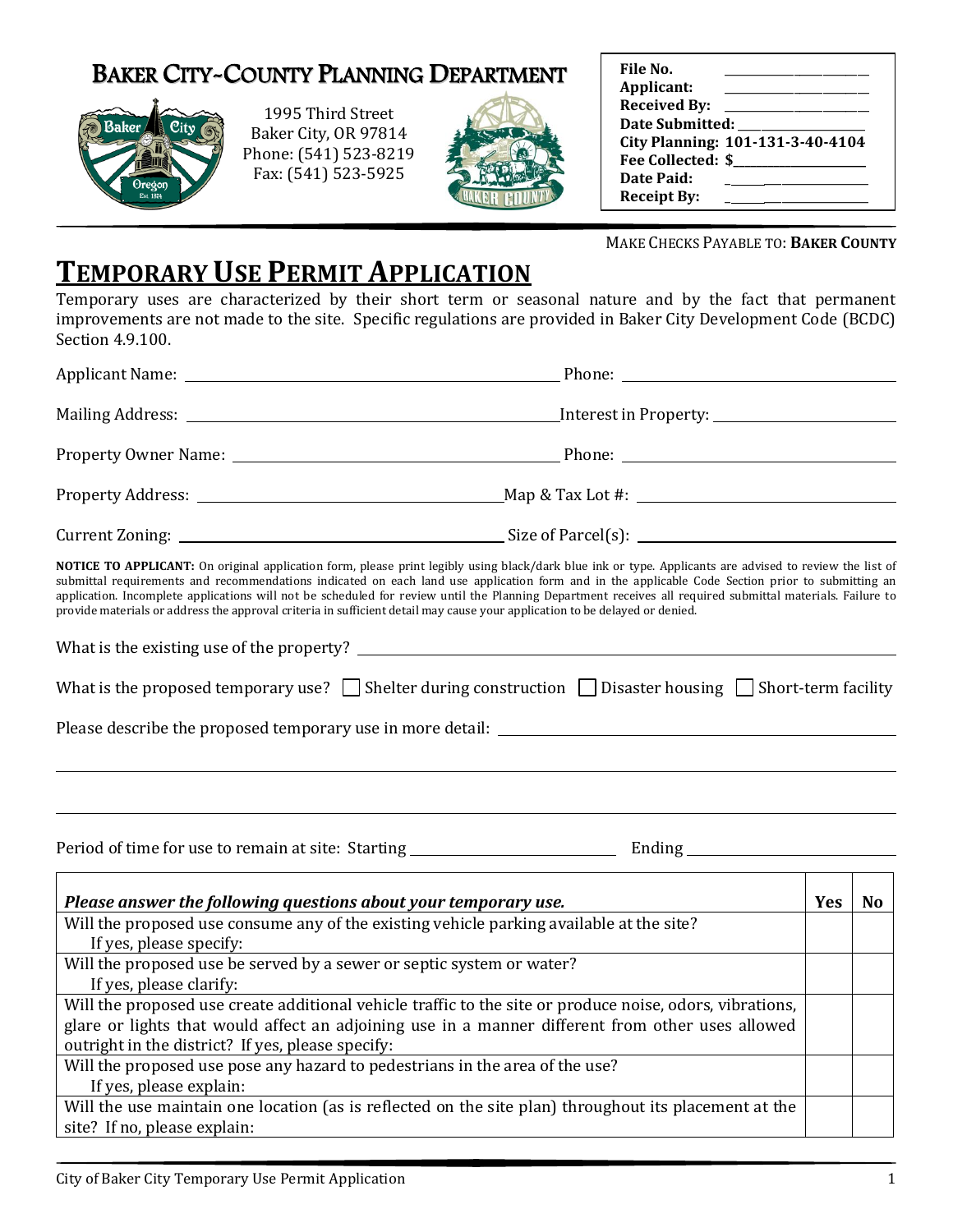Site Plan showing where the use will be located at the property. The site plan should reflect distances from the proposed use to the parcel's property lines and the distance from the proposed use to other buildings at the site. On this site plan please also reflect where vehicles would access this property.

By signing the application form, applicant certifies that the information provided herein is accurate. Applicant further certifies that he/she is authorized to make the application and that there are no covenants, conditions or restrictions (CC&Rs) that may limit or prohibit the proposed temporary use. The City of Baker City does not monitor, nor does the City have enforcement authority over CC&Rs. Applicant further certifies that the temporary use will conform to the standards of Baker City Development Code Section 4.9.100. Non-compliance with these regulations may result in revocation of this permit.

| <b>Applicant Signature:</b> | Date: |
|-----------------------------|-------|
| Owner Signature:            | Date: |
| <b>Property Address:</b>    |       |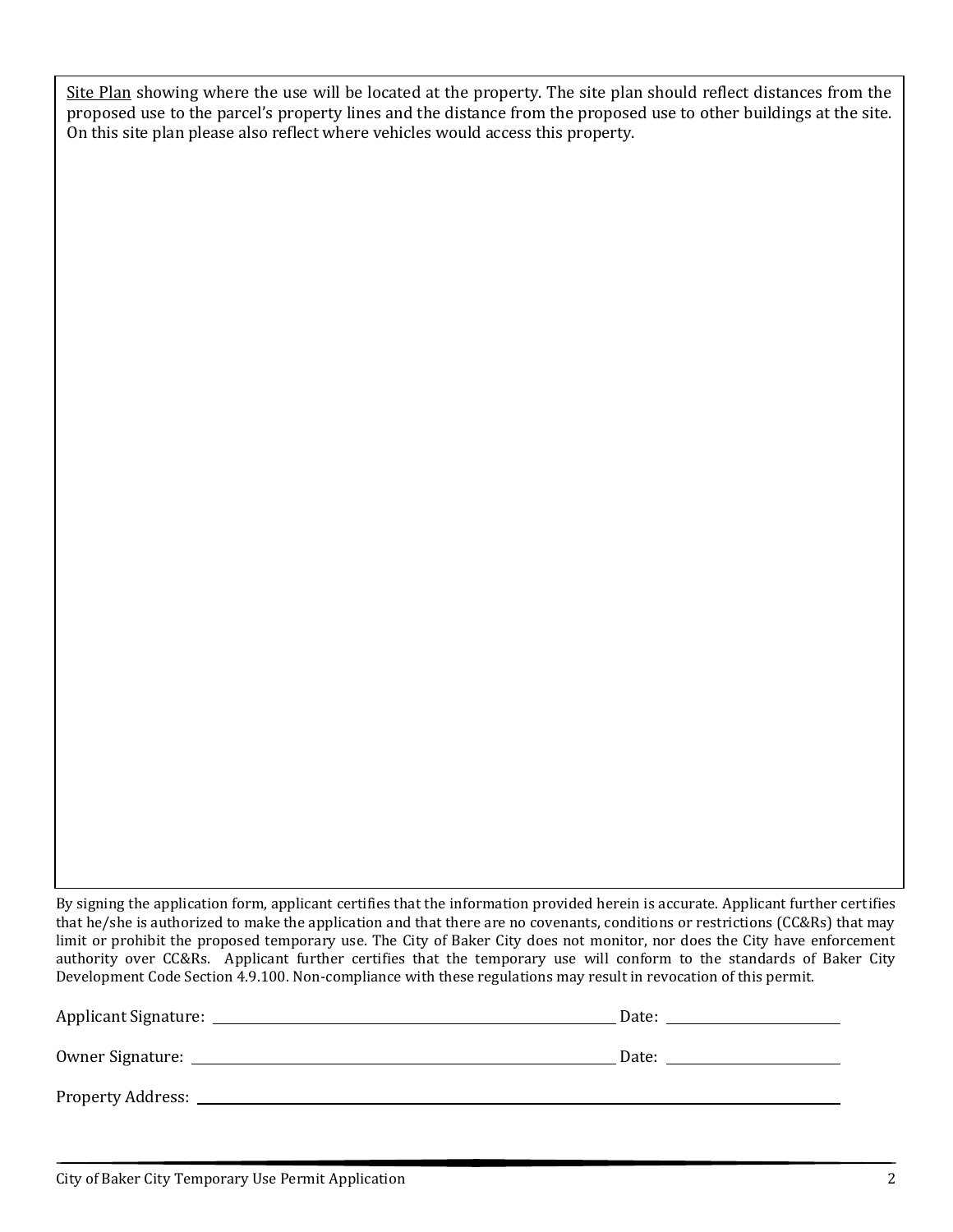#### **The following standards from Section 4.9.100 of the Baker City Development Code apply to Temporary Use Permits:**

Temporary uses are characterized by their short term or seasonal nature and by the fact that permanent improvements are not made to the site. Temporary uses include, but are not limited to: construction trailers, leasing offices, temporary carnivals and fairs, parking lot sales, retail warehouse sales, and seasonal sales such as Christmas tree sales and vegetable stands. Temporary Use applications shall be processed using a Type I procedure, except that the Planning Official may chose, at his or her discretion, to process a request under a Type II procedure. Four types of temporary uses require permit approval (See A, B, C and D):

- A. **Seasonal and Special Events.** These types of uses occur only once in a calendar year and for no longer a period than 30 days. Using the Type I procedure under Section 4.1.200, the City shall approve, approve with conditions or deny a temporary use permit based on findings that all of the following criteria are satisfied:
	- 1. The use is permitted in the underlying land use district and does not violate any conditions of approval for the property (e.g., prior development permit approval);
	- 2. The applicant has proof of the property-owner's permission to place the use on his/her property;
	- 3. No parking will be utilized by customers and employees of the temporary use which is needed by the property owner to meet their minimum parking requirement under Chapter 3.3 - Vehicle and Bicycle Parking;
	- 4. The use provides adequate vision clearance, as required by Section 3.1.200, and shall not obstruct pedestrian access on public streets;
	- 5. Ingress and egress are safe and adequate when combined with the other uses of the property; as required by Section 3.1.200 - Vehicular Access and Circulation;
	- 6. The use does not create adverse off-site impacts including vehicle traffic, noise, odors, vibrations, glare or lights that affect an adjoining use in a manner in which other uses in the district do not affect the adjoining use; and
	- 7. The use is adequately served by sewer or septic system and water, if applicable. (The applicant shall be responsible for obtaining any related permits.)
- B. **Temporary Sales Office or Model Home.** Using a Type I procedure under Section 4.1.200, the City may approve, approve with conditions or deny an application for the use of any real property within the City as a temporary sales office, offices for the purpose of facilitating the sale of real property, or model home in any subdivision or tract of land within the City, but for no other purpose, based on the following criteria:
	- 1. Temporary sales office:
		- a. The temporary sales office shall be located within the boundaries of the subdivision or tract of land in which the real property is to be sold;
		- b. The property to be used for a temporary sales office shall not be permanently improved for that purpose;
		- c. Conditions may be imposed regarding temporary utility connections, and as necessary to protect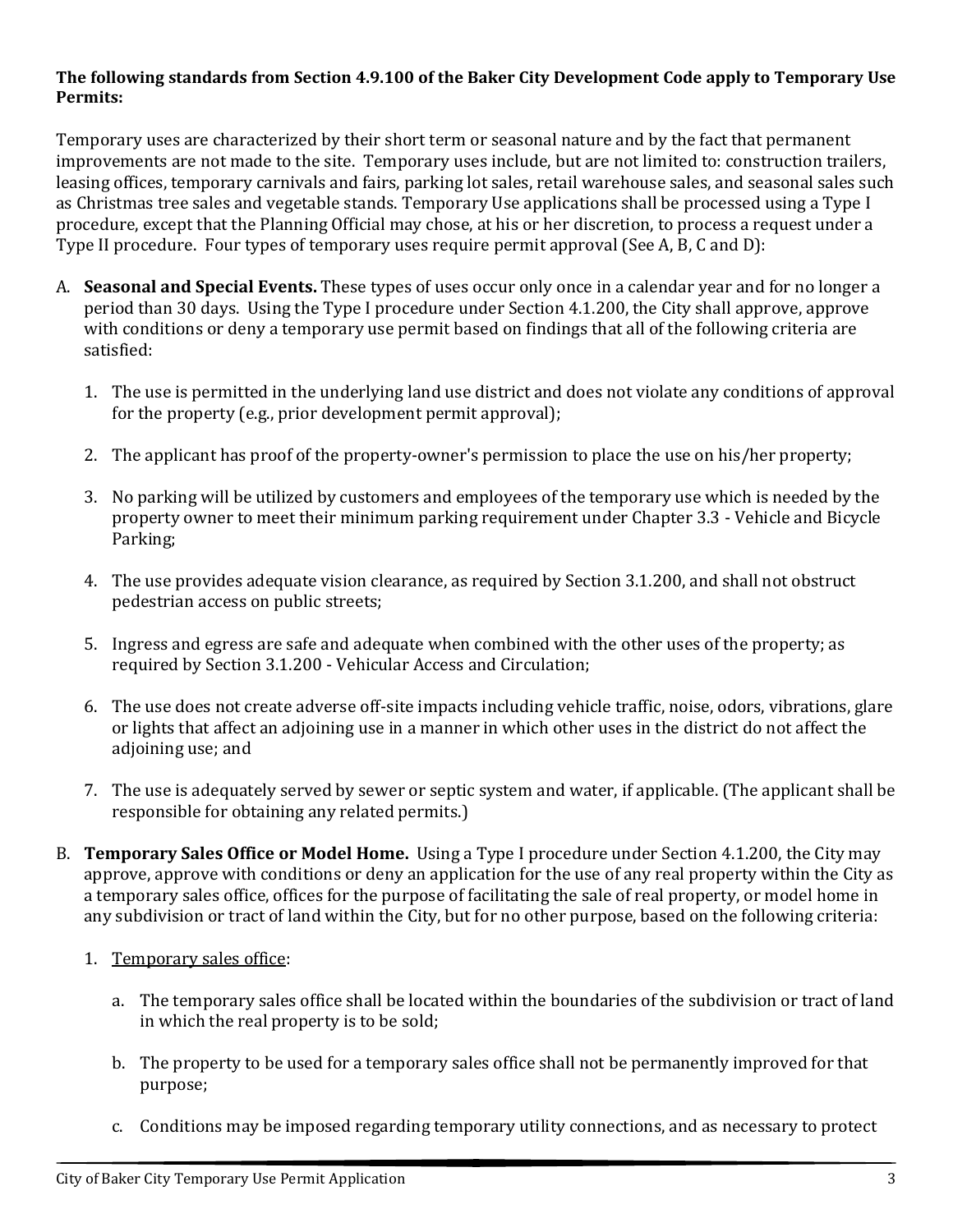public health, safety, or welfare.

## 2. Model house:

- a. The model house shall be located within the boundaries of the subdivision or tract of land where the real property to be sold is situated; and
- b. The model house shall be designed as a permanent structure that meets all relevant requirements of this Code and other applicable codes and permit requirements.
- C. **Temporary Building, Kiosk, or Structure.** Temporary or permanent placement of a building, kiosk, or structure, including but not limited to prefabricated building(s), for use on any real commercial or industrial property within the City shall require a development permit. Using a Type I procedure, as governed by Section 4.1.200, the City may approve, approve with conditions or deny an application for a placement of a building, kiosk, or structure for temporary use, or temporary placement, such as a temporary commercial or industrial use or space associated with the primary use on the property, based on following criteria:
	- 1. The temporary building shall be located within the specified property line setbacks of the parcel of land on which it is located;
	- 2. Ingress and egress are safe and adequate as demonstrated by an approach permit approved by the road authority, as applicable. See also, Section 3.1.200 – Vehicular Access and Circulation;
	- 3. There is adequate parking for the customers or users of the temporary use as required by Chapter 3.3 Bicycle and Vehicle Parking;
	- 4. The use will not result in vehicular congestion on streets;
	- 5. The use will pose no impediment or hazard to pedestrians in the area of the use;
	- 6. The use does not create adverse off-site impacts including vehicle traffic, noise, odors, vibrations, glare or lights that affect an adjoining use in a manner which other uses in the district do not affect the adjoining use;
	- 7. The building complies with applicable building codes;
	- 8. The use can be adequately served by sewer or septic system and water, if applicable. (The applicant shall be responsible for obtaining any related permits); and
	- 9. The length of time that the temporary building will be used does not exceed 6 months. When a temporary building exceeds this time frame, the applicant shall be required to remove the building, or renew the temporary use permit; and

Conditions may be imposed regarding temporary utility connections, and as necessary to protect public health, safety, or welfare.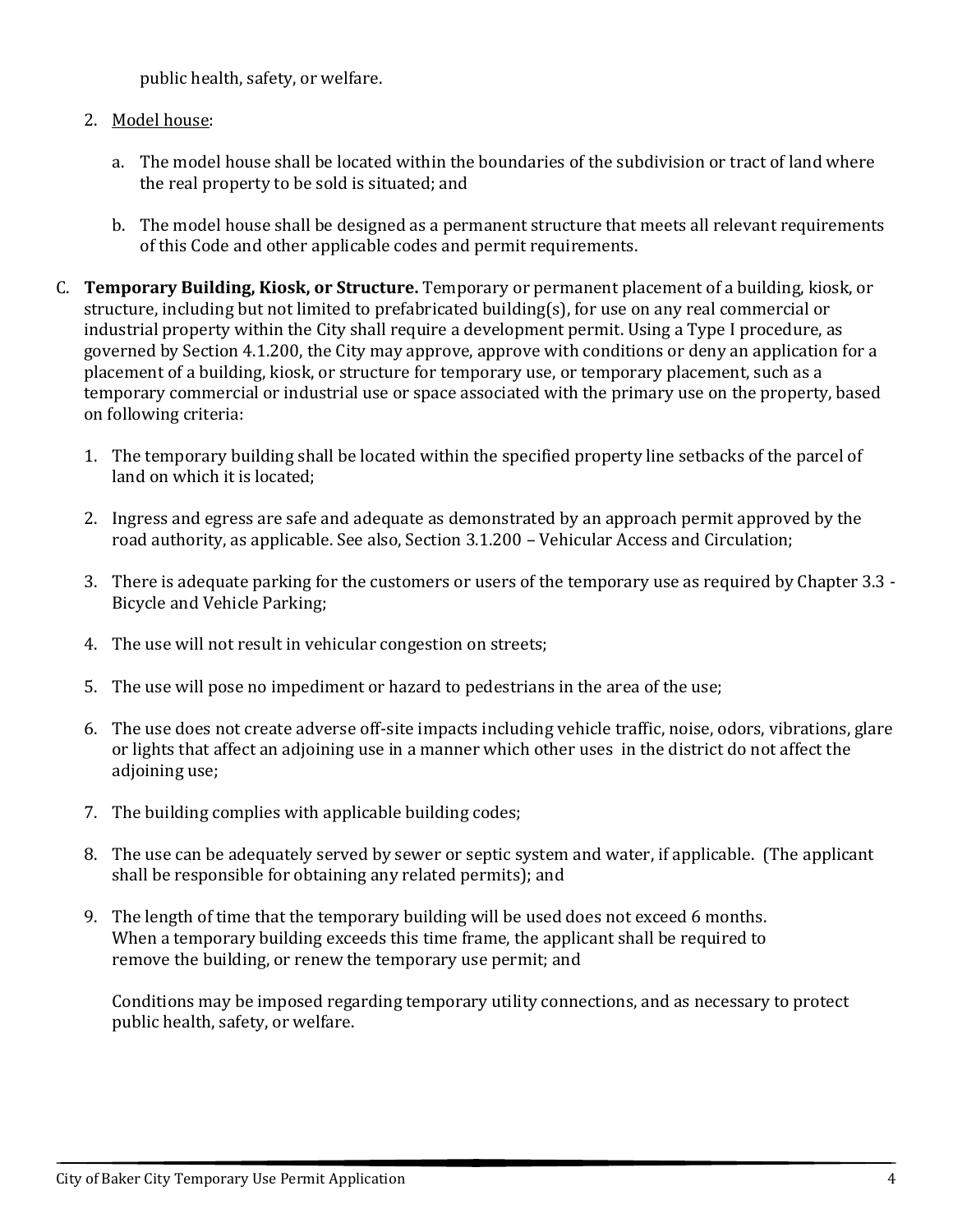## D. **Temporary Occupancy of Motor Homes and Travel Trailers in Residential Zones.**

- 1. The temporary occupancy of motor homes and travel trailers in residential zones may be approved, approved with conditions, or denied, following the criteria, procedures and conditions listed below:
	- a. Short-term stays, defined as 28 or fewer consecutive days, are exempt.
	- b. Manufactured homes (mobile homes) are not eligible for temporary use permits.
	- c. Per ORS 197.493, residing in a travel trailer for an unlimited period of time is allowed if it is located in a mobile home park and lawfully connected to water, sewer, and electrical systems.
	- d. This permit requirement does not waive any permit requirements of the City or State of Oregon, including the City requirements for connection to water or sewer services.
- 2. Using a Type I procedure, motor homes and travel trailers, regardless of location in a residential zone or other standards imposed by this ordinance, may be allowed temporary occupancy in the circumstances described in sections (a) or (b) below, if the following criteria are met:
	- a. The motor home or travel trailer is being used to provide shelter while a dwelling is under construction or for temporary housing subsequent to disaster (i.e., fire, earthquake, landslide, flood, or other similar disaster) for a specified period not to exceed one (1) year and is subject to the following requirements:
		- i. An application shall include a description of the dwelling being constructed or the disaster, and an estimate of the amount of time the motor home or travel trailer will need to be occupied.
		- ii. The criteria in section (c) below shall be met.
	- b. A "hardship" is suffered by the resident that necessitates the use of the motor home or travel trailer in order to provide or receive care. As used in this section, "hardship" means a condition created when a person is aged, infirm or suffers from a medical condition, or when an individual is providing care of such a person. A permit approval for "hardship" is permitted for a period of six (6) months and is subject to the following requirements:
		- i. An application shall include written verification of the hardship and the need for assistance from a medical professional. Specific information regarding medical conditions shall not be requested nor required as part of the application.
		- ii. Within 30 days of the hardship ceasing to exist, the temporary occupancy of the motor home or travel trailer shall cease.
	- c. In addition, the following standards shall be met:
		- i. All application requirements set forth in Chapter 4.1.200 have been met.
		- ii. All property line setback requirements set forth in the applicable underlying zone are met, as well as other specific siting requirements deemed necessary by the Planning Official.
		- iii. The unit is not be parked in, or in any way obstructing, a public right-of-way and is sited a minimum of five (5) feet from any structure.